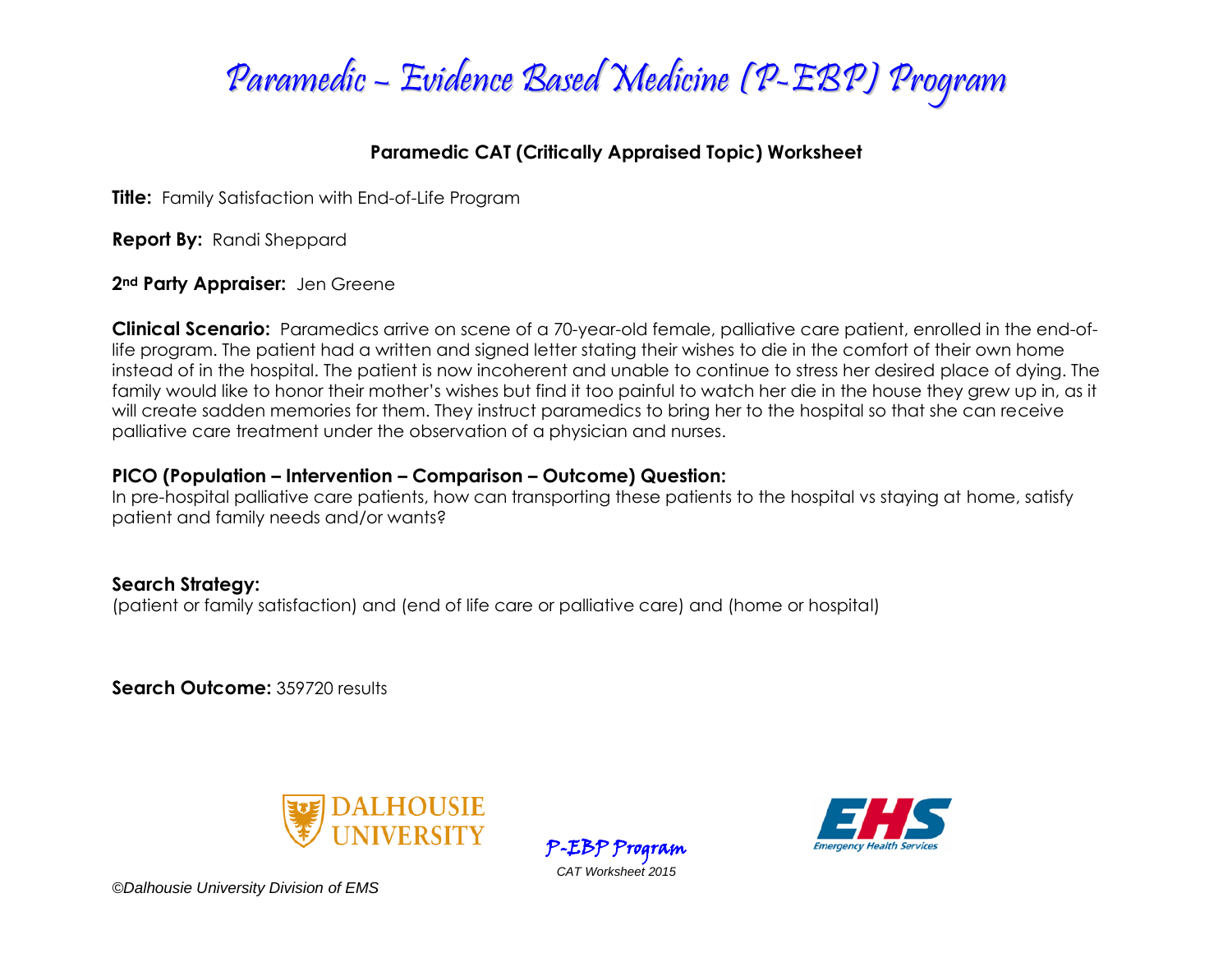# Paramedic – Evidence Based Medicine (P-EBP) Program

| <b>Relevant Papers:</b> |                                                                                                                                                                                                                                            |                                                                                      |                                                                                 |                                                                                                                                                                                                                                        |                                                                                                                                                                                                                                                                                                  |  |
|-------------------------|--------------------------------------------------------------------------------------------------------------------------------------------------------------------------------------------------------------------------------------------|--------------------------------------------------------------------------------------|---------------------------------------------------------------------------------|----------------------------------------------------------------------------------------------------------------------------------------------------------------------------------------------------------------------------------------|--------------------------------------------------------------------------------------------------------------------------------------------------------------------------------------------------------------------------------------------------------------------------------------------------|--|
| AUTHOR, DATE            | POPULATION:<br>SAMPLE<br><b>CHARACTERISTICS</b>                                                                                                                                                                                            | <b>DESIGN (LOE)</b>                                                                  | <b>OUTCOMES</b>                                                                 | <b>RESULTS</b>                                                                                                                                                                                                                         | STRENGTHS/<br>WEAKNESSES                                                                                                                                                                                                                                                                         |  |
| Ringdal G.I. 2001/2002  | -112 family members<br>of patients<br>participating in a<br>comprehensive<br>palliative care<br>program (intervention<br>group)<br>-68 family members of<br>patients participating<br>in a conventional<br>care program (control<br>group) | A Level 1<br>randomized<br>prospective study<br>with a control<br>group.             | Family satisfaction of<br>care in the<br>intervention and the<br>control groups | 11/18 negative<br>differences in mean<br>scores were statistically<br>significant at the 0.05p<br>level.<br>Reported lowest scores<br>had the highest<br>satisfaction with the<br>end-of-life program vs<br>the conventional<br>method | The sample size was<br>good but soon<br>depleted after<br>patients died.<br>Family members<br>were willing to<br>participate in the<br>study when the<br>patients were alive,<br>but after the<br>patients died; many<br>family members did<br>not respond or<br>complete the<br>questionnaires. |  |
| Nadin, S. 2017          | Phase 1: 118 family<br>members of LTC<br>patients enrolled in<br>the end-of-life<br>program<br>Phase 2: 134 family<br>members of LTC<br>patients enrolled in<br>the end-of-life                                                            | Prospective<br>observational,<br>comprehensive<br>case study with a<br>control group | Family satisfaction<br>with end-of-life-care<br>program                         | Phase 3: $M = 4.67$ (Item<br>range potentials were<br>1-5 for the importance<br>scale and 1-5 for<br>satisfaction scale). 90%<br>of respondents<br>reported it as either<br>"very" or "extremely"<br>important.                        | The research was<br>well organized and<br>had a good<br>outcome with<br>family satisfaction. It<br>filled a gap in<br>quality<br>improvement tools<br>to support<br>developing quality                                                                                                           |  |

P-EBP Program *CAT Worksheet 2015*



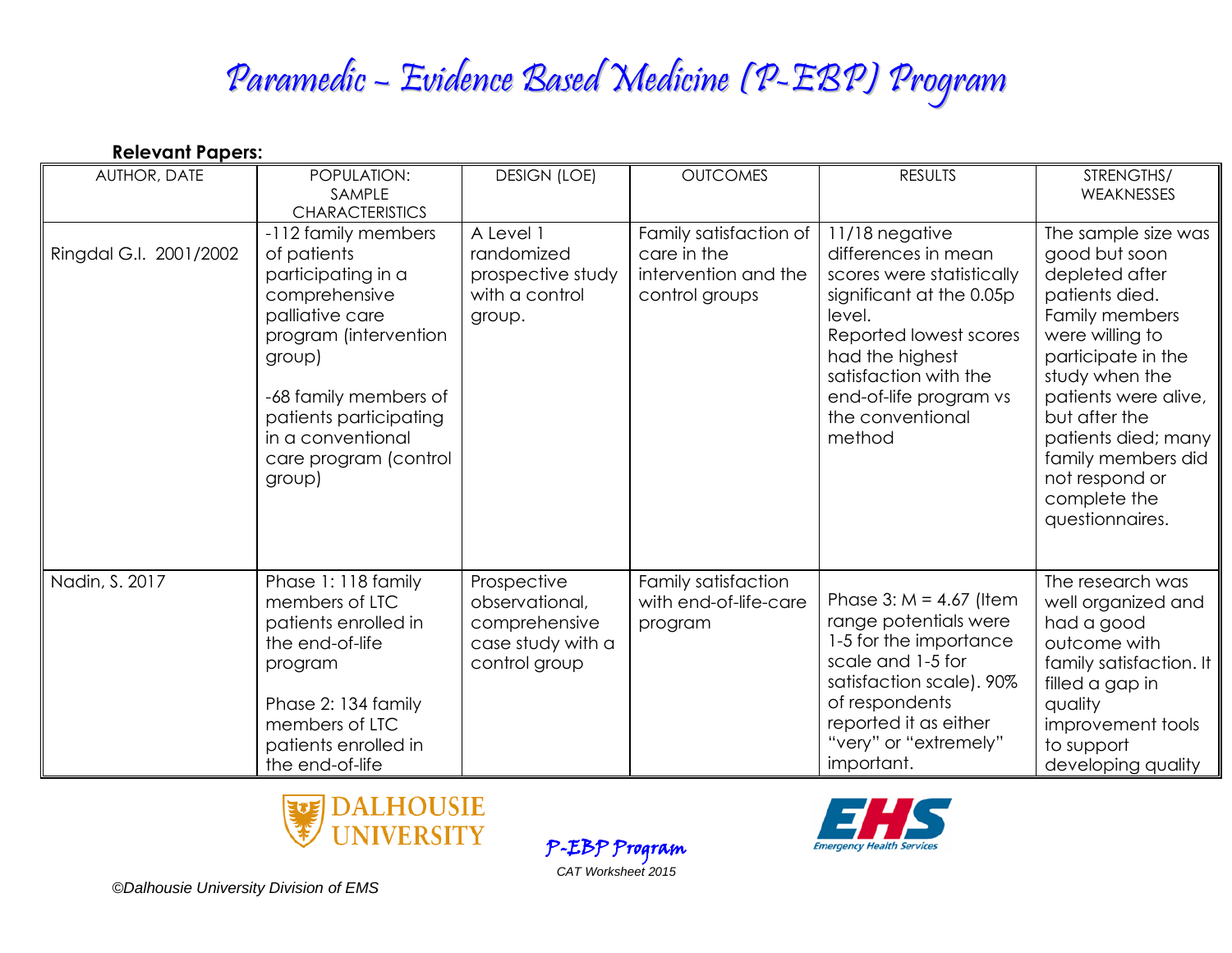## Paramedic – Evidence Based Medicine (P-EBP) Program

| program | patient care in long<br>Cronbach's alpha<br>term care homes.<br>coefficient for each of<br>the scales was well<br>Staff appear not to<br>above the $\geq$ .80 criterion<br>be having end-of-<br>life conversations<br>$p = .986$<br>with family<br>members regardless<br>It is concluded that the<br>of the patient's<br>overall satisfaction<br>palliative<br>scales as well as the five<br>performance scale<br>subscales in the revised<br>rating. This indicates<br>questionnaire are<br>the need for quality<br>internally consistent.<br>improvement<br>because early<br>discussion of<br>palliative care is<br>best practice in<br>providing EOLC to<br>elderly people with |
|---------|------------------------------------------------------------------------------------------------------------------------------------------------------------------------------------------------------------------------------------------------------------------------------------------------------------------------------------------------------------------------------------------------------------------------------------------------------------------------------------------------------------------------------------------------------------------------------------------------------------------------------------------------------------------------------------|
|---------|------------------------------------------------------------------------------------------------------------------------------------------------------------------------------------------------------------------------------------------------------------------------------------------------------------------------------------------------------------------------------------------------------------------------------------------------------------------------------------------------------------------------------------------------------------------------------------------------------------------------------------------------------------------------------------|

**Comments:** The first study involved family involvement solely of palliative care in cancer patients. In contrast, the second study involved multiple diseases but focused on patients in long term care facilities.



P-EBP Program *CAT Worksheet 2015*